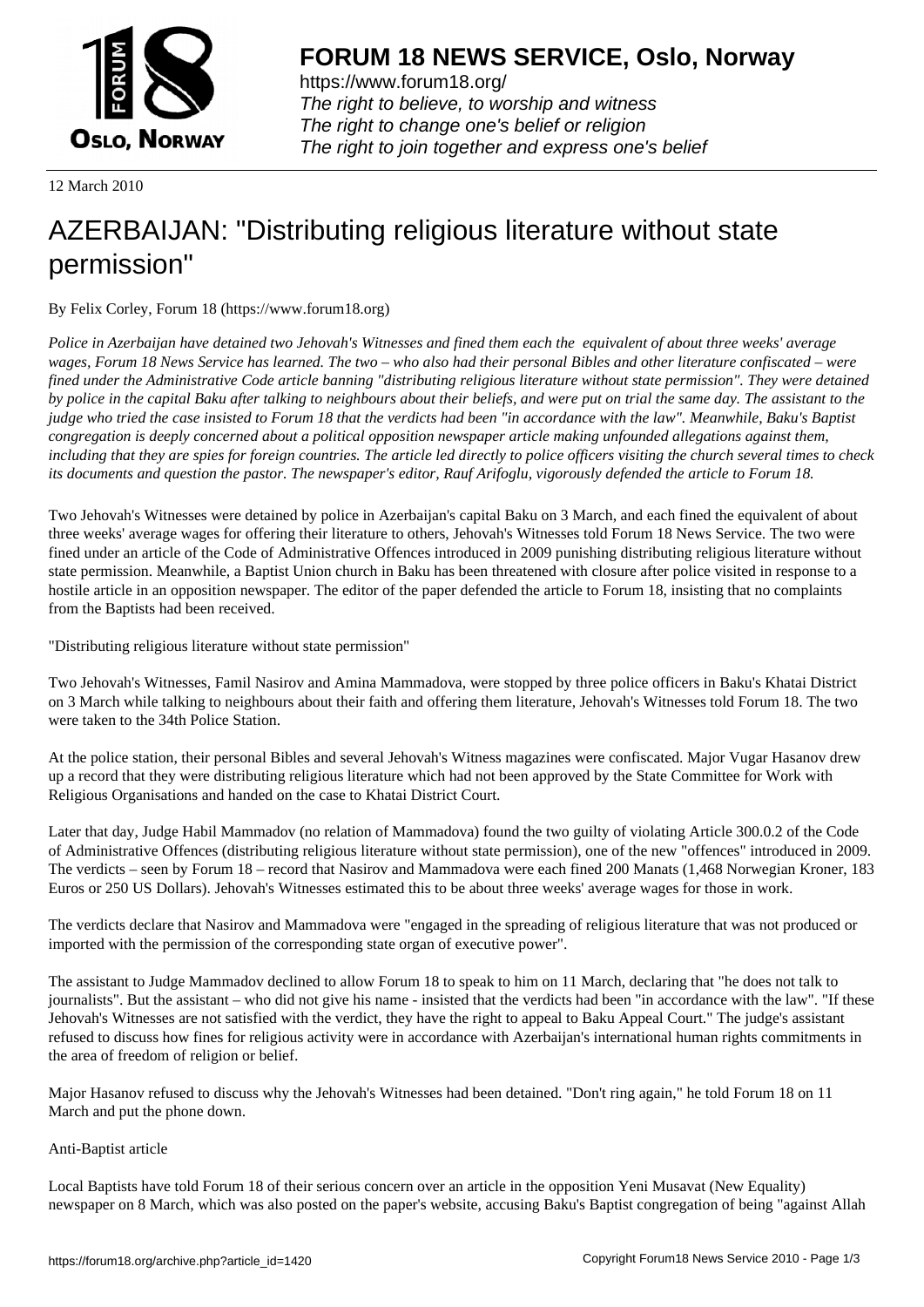Ministry have taken no action against the church.

The article – by Turkan Turan and Sahnaz Novruzqizi – was accompanied by photos they apparently took secretly when they visited the Sunday service on 7 March. Although it does not give the exact street address of the church, it gives the name of the main nearby street, shows a picture of the front entrance and says that it is next to the Ukrainian Embassy.

Baptists expressed alarm that state officials might be encouraged to close down the church. "We don't know what will happen next Sunday," one told Forum 18. The Baptist said more than 100 church members had already read the article. The Baptist also complained that individuals' photographs had been published in the newspaper and on the website without their permission.

Asked whether the Baptists had complained to the newspaper about the article, the Baptist told Forum 18 that there is no point. "If we write to them we fear they will twist our words against us and publish something even worse." The Baptist said in the past Protestant churches had tried to approach media outlets which had attacked them but "this did not help". The authorities have often used TV stations and journalists against members of Protestant Christian, Jehovah's Witness and Muslim religious believers they dislike (see eg. F18News 25 February 2010 http://www.forum18.org/Archive.php?article\_id=1414).

Yeni Musavat's editor Rauf Arifoglu was unapologetic about publishing the article. "It was a journalistic investigation and we used a hidden camera," he told Forum 18 from Baku on 12 March. Asked why the newspaper had not given the Baptists the chance to respond to its accusations before they published the article in line with normal journalistic activity, he responded: "We don't know who they are."

Told that the Baptists are concerned and frightened over the article, Arifoglu responded: "No one has complained to us. If they want, let them write to us and we will publish their response." Asked why he had singled out the Baptists, he responded: "It [the Baptist church] is not an official organisation." He refused to explain what he meant. He refused to answer any more questions, muttering "Bastard" as he put the phone down.

Police check-ups follow anti-Baptist article

In response to the article, local police officers visited Baku's Baptist church several times on 9 and 10 March, Ilya Zenchenko, head of Azerbaijan's Baptist Union, told Forum 18 from Baku on 11 March. "Each time they came two officers at a time," he said. "They said they had read in the Yeni Musavat article that we are dangerous and came in to check the church's registration documents."

Zenchenko said the church showed the registration certificate given by the State Committee for Work with Religious Organisations. However, the police officers said that as the church has not yet re-registered with the State Committee in the wake of the amendments to the Religion Law it should be closed down. "We explained to them that we had lodged our application for re-registration before the deadline of 31 December 2009 and are still waiting," he told Forum 18. "In any case, the State Committee has to go to court to have any registration revoked and they have not done so."

The Baptist church is one of many religious communities which has not yet received re-registration under the new Religion Law. All registered communities were required to resubmit registration applications by 31 December 2009 (see F18News 3 June 2009 http://www.forum18.org/Archive.php?article\_id=1305). Very few of the reported 700 communities which have applied for registration or re-registration have yet received it.

## Protestant church's police visit

Police visited a Protestant church during a religious meeting on the weekend of 6-7 March, Forum 18 has learnt. However, as the church received no punishment, only a warning, the church decided not to go public.

## Restrictions on religious activities

Azerbaijan's 2009 Religion Law, along with amendments to both the Criminal Code and the Administrative Code, introduced new "offences" - such as more severe censorship - and new punishments for religious activities and organisations the government does not like. It is implied that unregistered organisations are illegal, and stated that "all religious organisations" can act only after gaining state registration (see F18News 3 June 2009 http://www.forum18.org/Archive.php?article\_id=1305).

Shortly after the Religion Law entered into force further amendments were passed specifically targeting Muslims. These amendments ban non-citizens and citizens who have gained their religious education abroad from leading Muslim rituals, and require leaders of mosques to be appointed by the state-favoured Caucasian Muslim Board (see F18News 22 July 2009 (see F18News http://www.forum18.org/Archive.php?article\_id=1330).

The authorities have also recently been raiding, fining and detaining followers of the approach to Islam of theologian Said Nursi, and have continued their long-standing harassment of Baptists in northern Azerbaijan. Most recently a birth certificate was denied to a